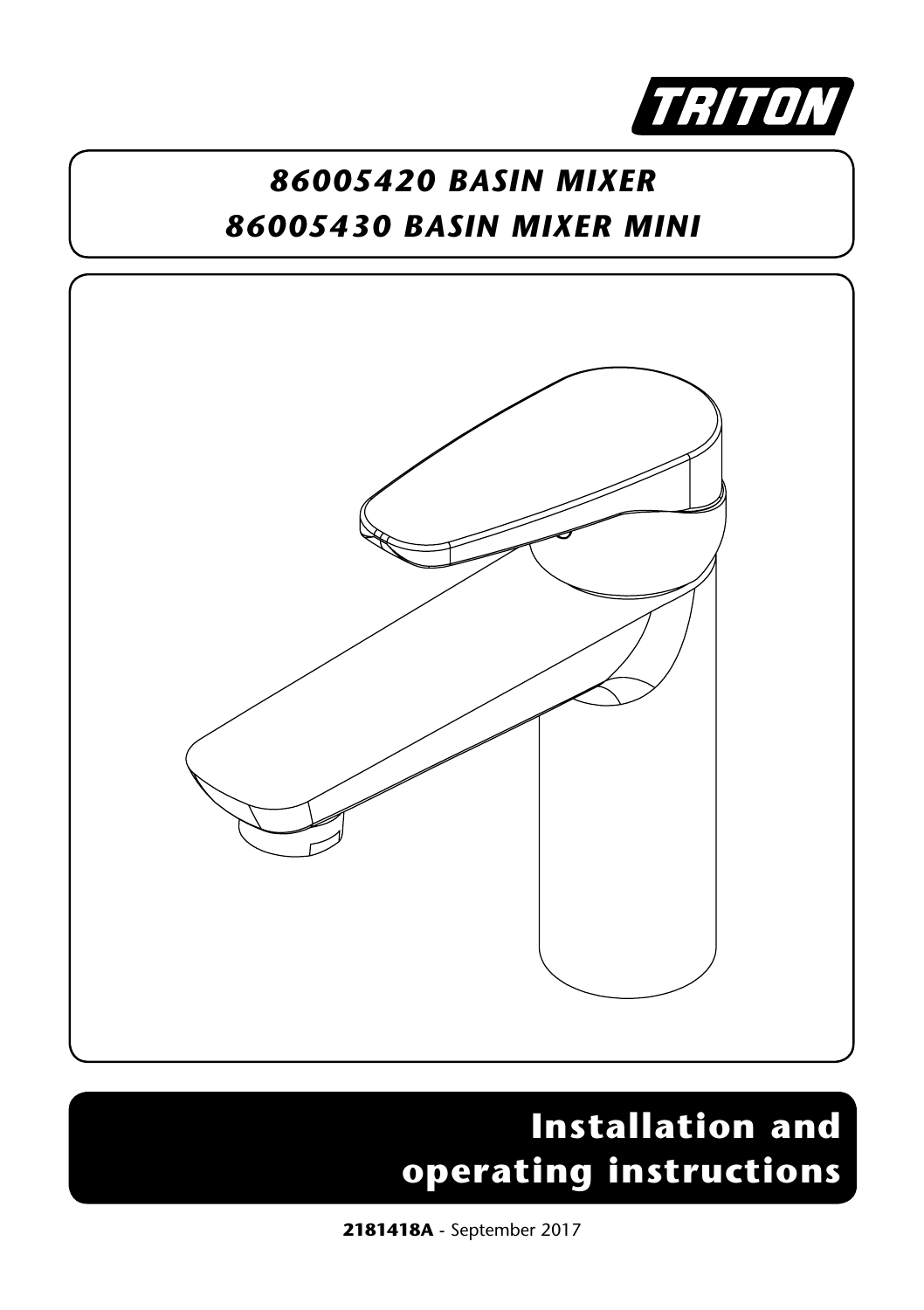#### **CONTENTS Page**

| <b>COVER</b> |  |
|--------------|--|

#### **INSTALLERS PLEASE NOTE**

- These instructions are to be left with the user
- ALL DIMENSIONS LISTED IN THIS FITTING BOOK REGARDING THE PRODUCT AND installation are approximate.
- TO CHECK THE PRODUCT SUITABILITY FOR COMMERCIAL AND MULTIPLE installations, please contact triton's specification advisory service before installing. please see back of book for contact information.

E-mail: technical@tritonshowers.co.uk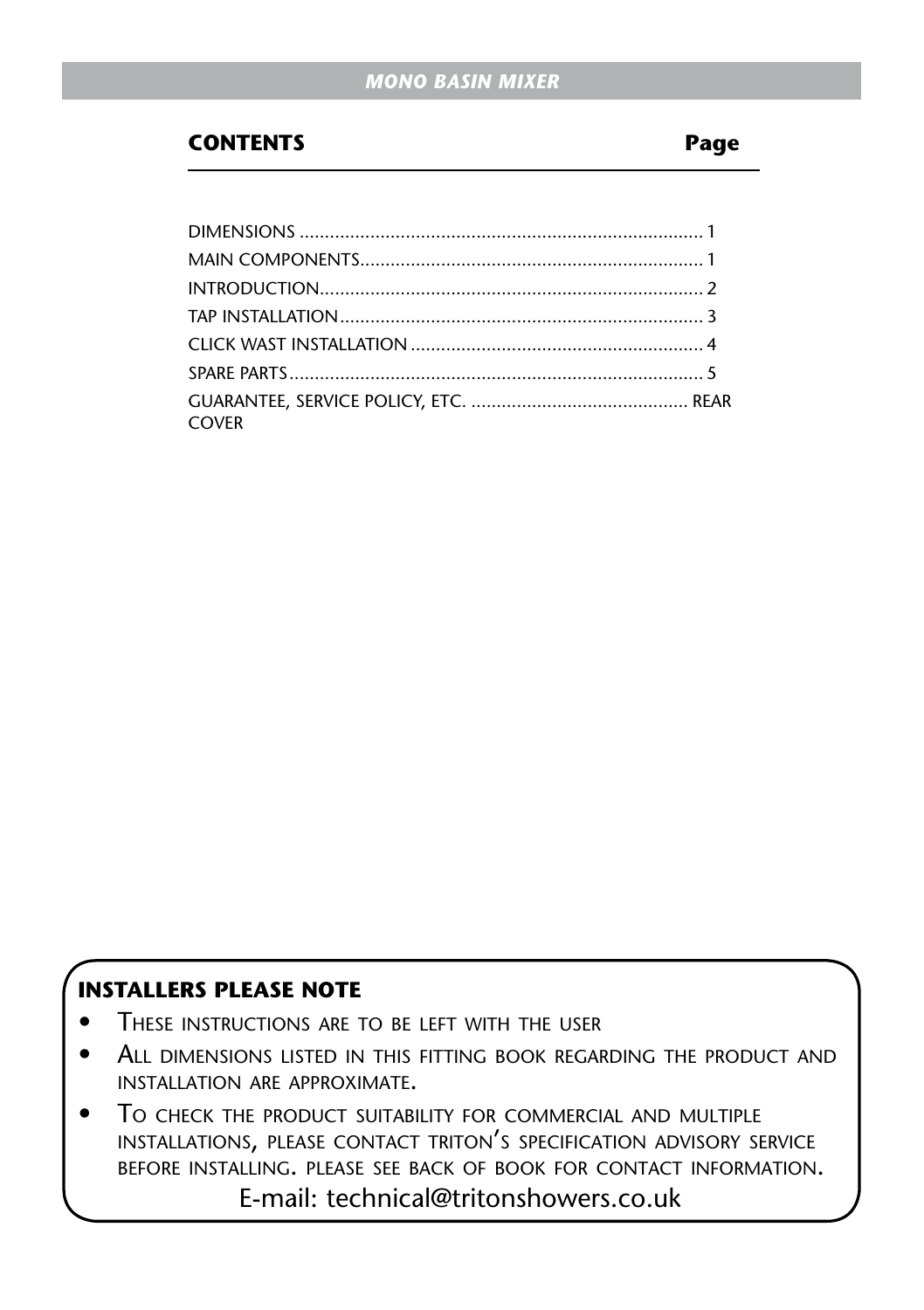

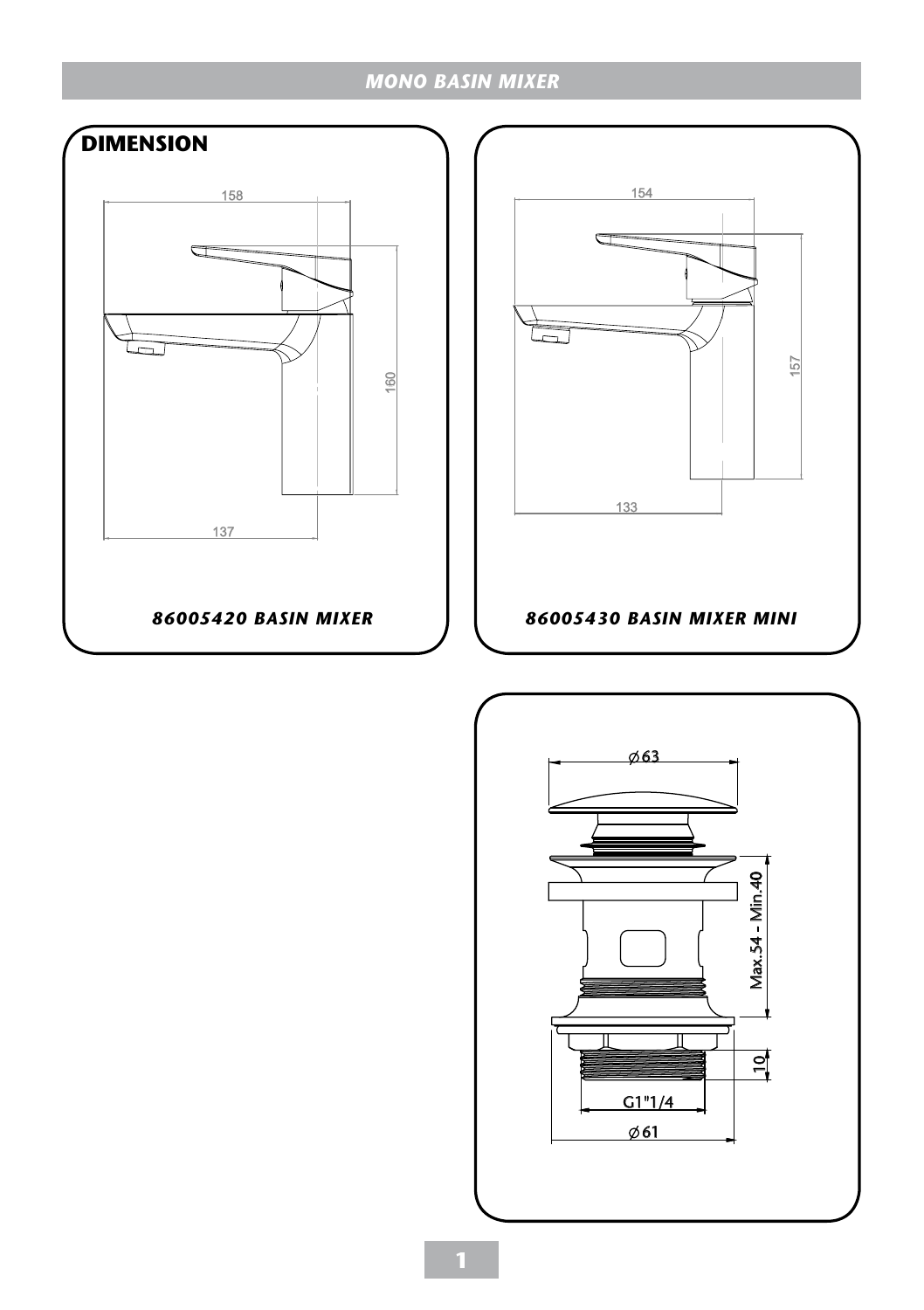

#### **INTRODUCTION**

This quide contains all the neccessary fitting instructions for your basin mixer.

Please read this guide carefully before beginning your installation.

Care taken during the installation will provide a long life and trouble free operation from your mixer.

#### **COMPONENTS**

Check that all components are correct; the box contains:

- Mixer (1 off)
- Fixing Kit (1 off)
- Click Waste (1 off)
- Flexible hoses (2 off)

#### **SITE REQUIREMENTS**

The installation must be in accordance with water supply (water fittings) regulation 1999 and/or local Bylaws.

Before installing taps flush all pipework to remove debris.

| l Maximum static<br>pressure: | 10 Bar         |
|-------------------------------|----------------|
| Running Pressure::            | 0.2 to 5.0 Bar |

This mixer is designed for high pressure systems found in the UK, but can be installed with low pressure gravity water systems with reduced flow rates.

This mixer are suitable for all water pressures and should be fitted in accordance with Water Regulations.

For effective operation of the internal seals, the maximum static pressure must not be exceeded.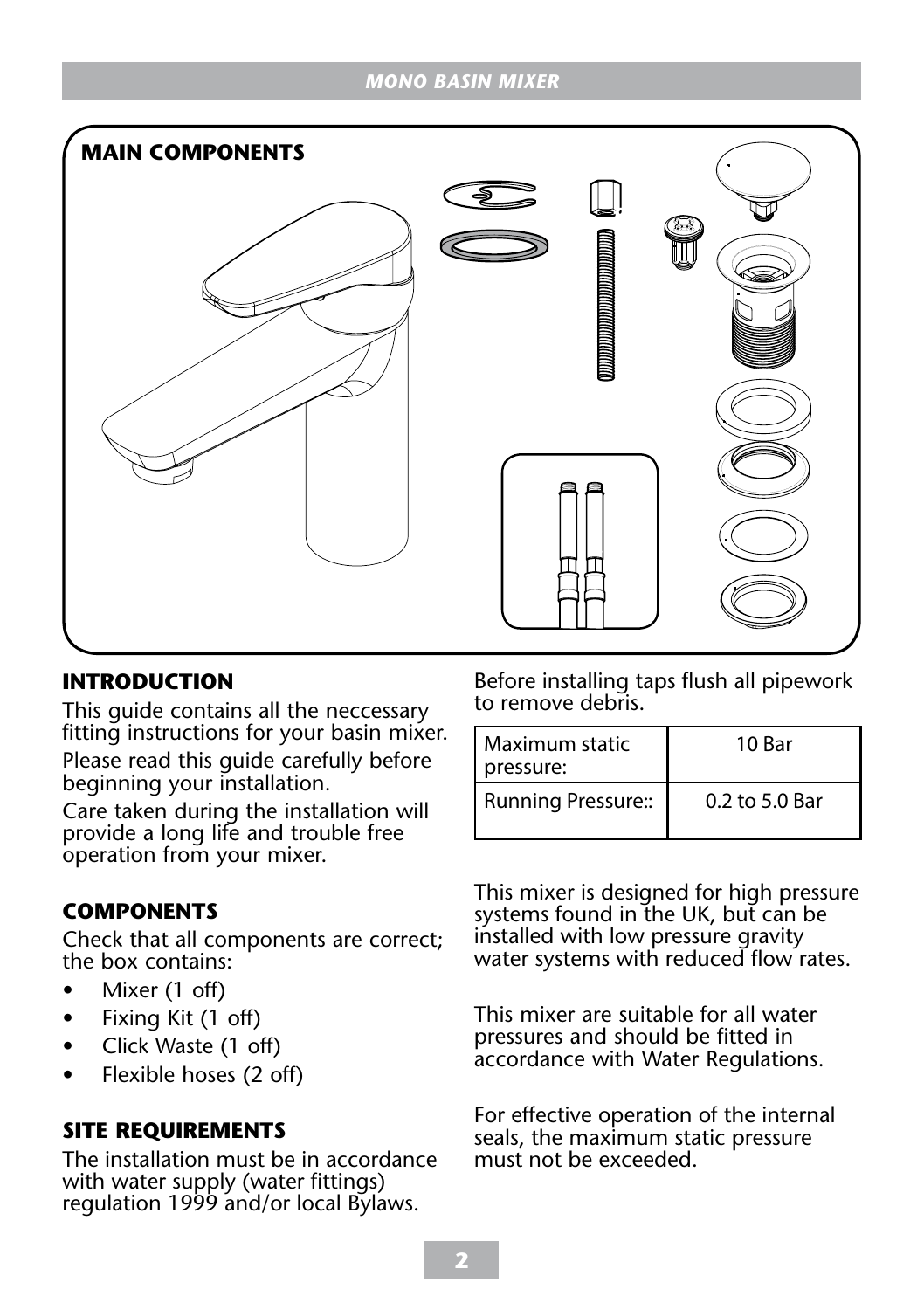#### **FLOW RATE**

Basin mixer:

| l Flow Rate 3.0 Bar | $17$ $l/min$ |
|---------------------|--------------|
|---------------------|--------------|

Basin mixer mini:

| l Flow Rate 3.0 Bar | 5.8 l/min |
|---------------------|-----------|
|                     |           |

#### **INSTALLATION MIXER**

Before starting the installation check that all components are present.

#### **ASSEMBLY**

Connect the hot and cold supplies to the taps using braided hoses supplied, shown in (fig 1)

Fit the mixer into the basin, shown in (fig.2).

Secure the mixer in position using the stud, seal and horse shoe plate, shown in (fig.3)

#### **IMPORTANT**

DO NOT choose a position where the mixer or waste could become frozen.

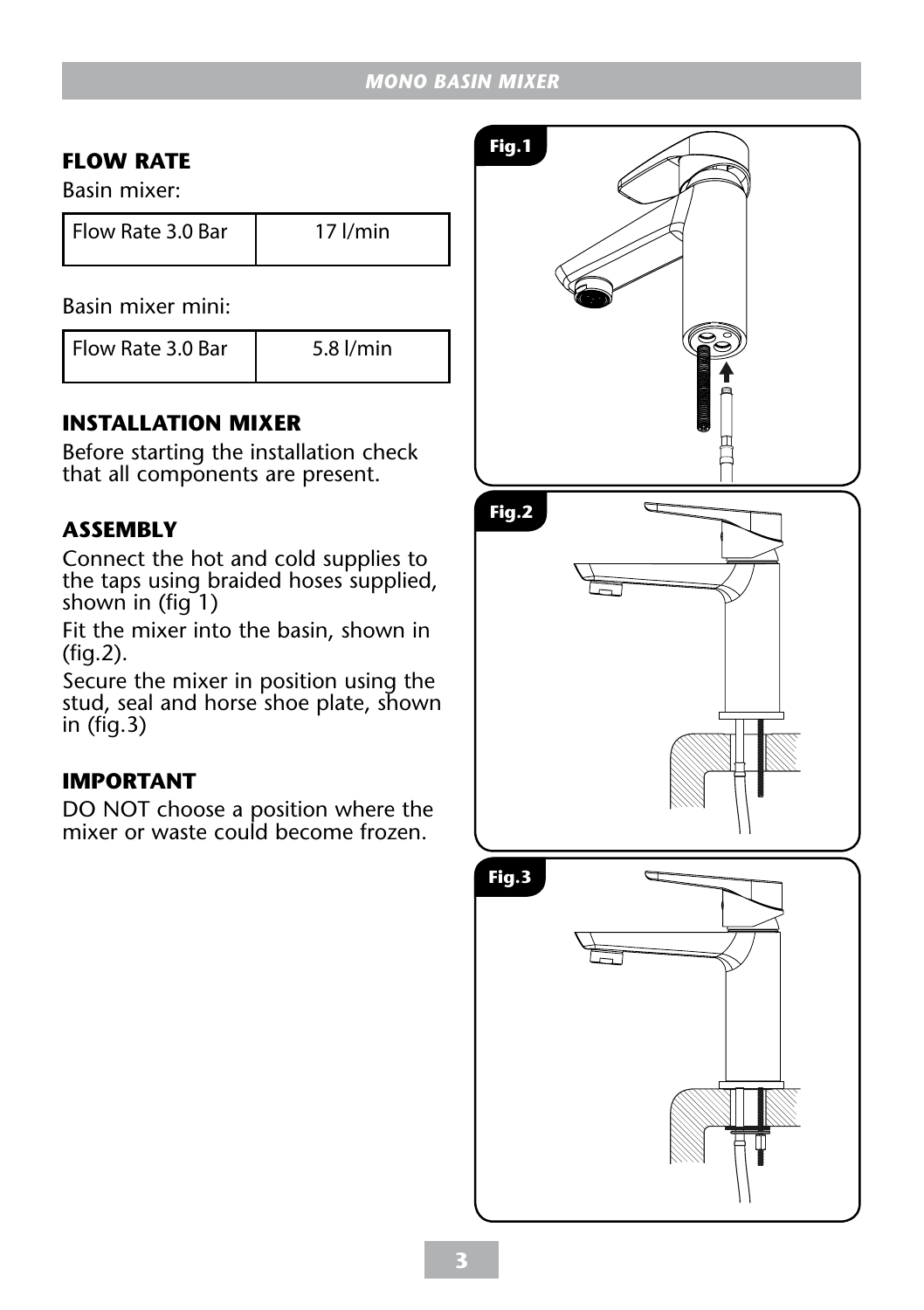

# **WASTE**

Before starting the installation check that all components are present.

#### **ASSEMBLY**

Remove the retaining nut and base seals from the slotted waste and push the waste though the hole in the basin.

Re-fit the seals and secure the waste with the retaining nut (fig 3).

#### **LEAK TESTING**

Check all joints and connections for leaks. Remedy if required.

#### **OPERATION CLICK**

The click waste operates by pressing the chrome cap; push to close and push to open.

#### **LEAK TESTING**

Switch on the supplies at the mains. 1Turn the mixer on and test for leaks in the connections and waste. Remedy if required.

#### **CLEANING**

Triton recommends that all products are cleaned using warm, soapy water.

Do not use abrasive or aggressive chemical cleaning products as this may affect the product surface finish and and invalidate your guarantee.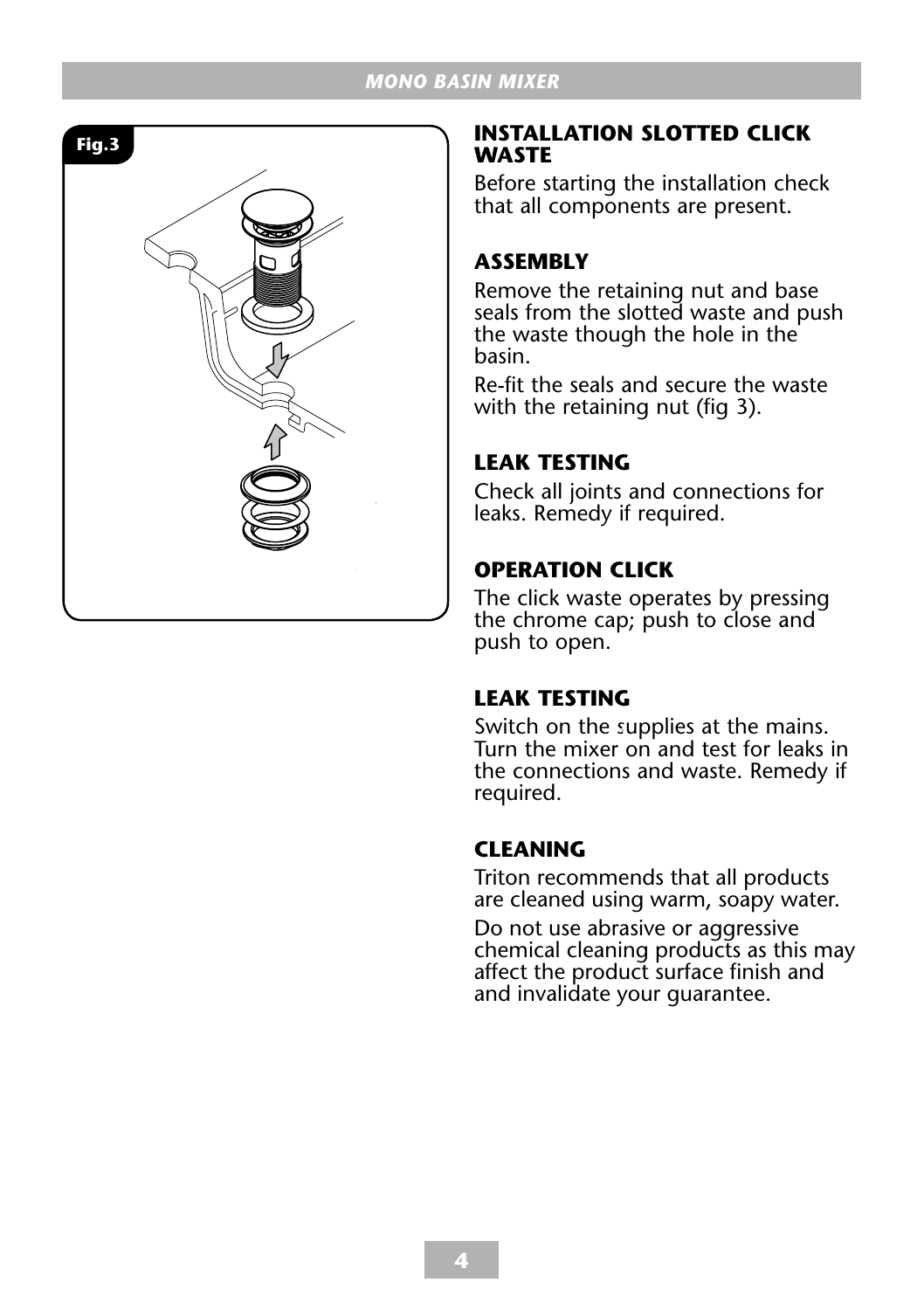

#### **SPARE PARTS**

Replacement parts can be ordered from Triton Customer Service.

| <b>Ref. Description</b>            | <b>Part number</b> | <b>Part number</b><br>Mini |
|------------------------------------|--------------------|----------------------------|
| 1 - Handle and Trim Pack 83316600  |                    | 83316610                   |
| 2 - Flow Control Cartridge83316620 |                    | 83316630                   |
| 3 - Flow Straightener 83316640     |                    | 83316650                   |
|                                    |                    | 83316670                   |
|                                    |                    | 83316480                   |
|                                    |                    | 83316470                   |

To check the product suitability for commercial and multiple installations, please contact Triton's specification advisory service before installation.

Telephone: 02476 378495 Facsimile: 02476 324504 E mail: technical@tritonshowers.co.uk